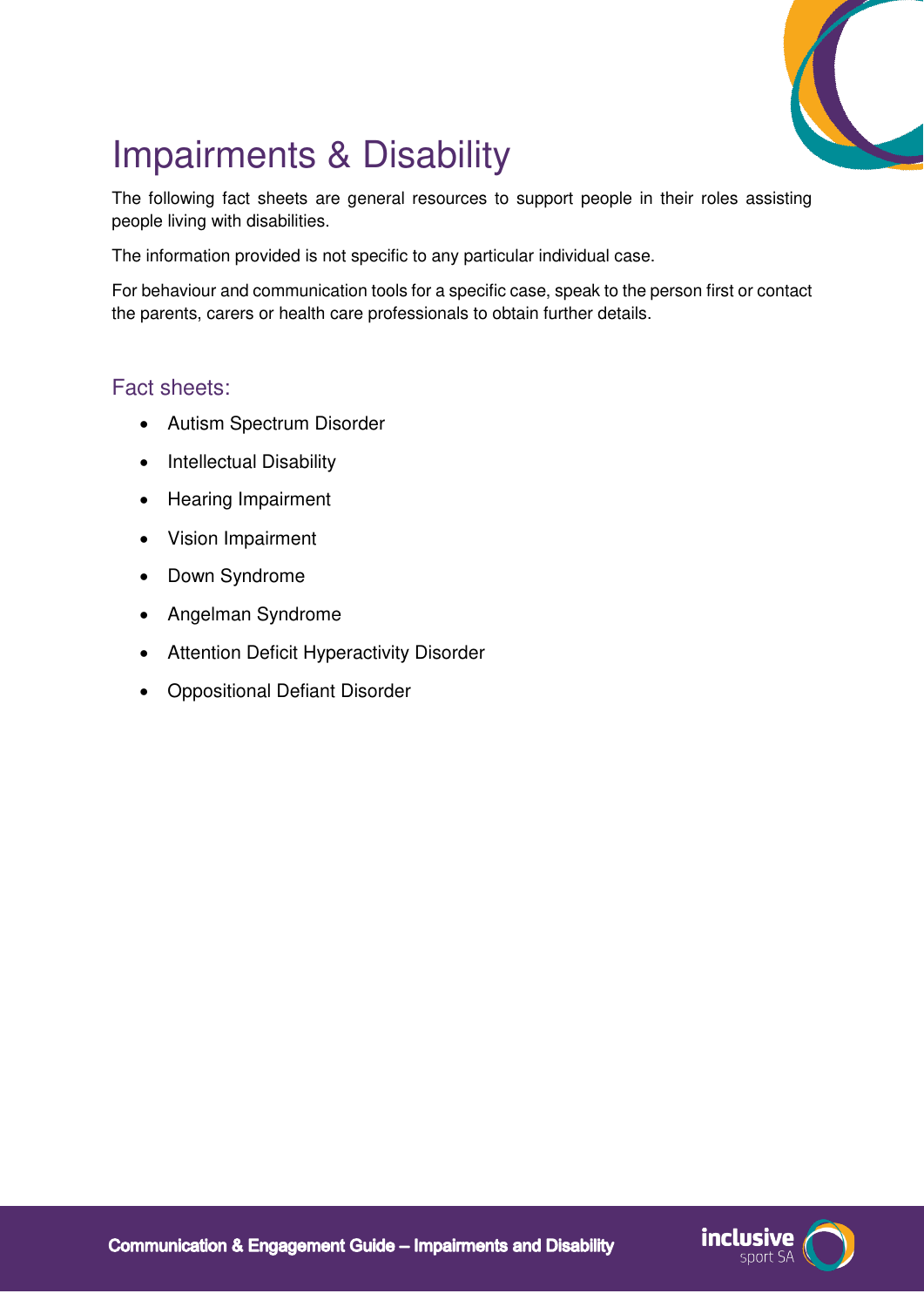### Autism Spectrum Disorder (ASD)

ASD is an impairment with social skills and communication. The person may have difficulty with social communication, social interaction and also have restricted or repetitive behaviours and interests.

People with ASD may have:

- Difficulty initiating social interactions, and responding to others.
- Understanding and using non-verbal communication such as eye-contact, gestures and facial expressions.
- Repetitive speech (echolalia), or repetitive movements such as spinning, flapping, flicking paper.
- A preference for certain routines, such as driving the same route, sitting in same spot.
- Unusual sensory interests including seeking out certain smells or tastes, or avoiding certain noises and environments.
- An associated intellectual impairment or learning difficulties.

#### Ideas for communication and engagement

- Gain the person's attention before speaking to them.
- Allow time for the person to process what you are saying, and to respond.
- If a person uses a voice output device, make sure you allow enough time for them to formulate a message. Don't try and guess or speak over the top of them.
- Use visual supports where possible, such as coloured pictures, signs and gestures or the written word, to help support what you are saying.
- Presume competence –assume the person can communicate and understand you.
- Talk directly to the person, not to their parent or carer.
- Build rapport by getting to know the person, their specific likes and dislikes.
- $\bullet$  Be honest if you can't understand what the person is trying to communicate, say so! Try different ways of communicating – use pictures, draw, write, or ask them to show you what they mean.
- Use positive statements e.g. "walk inside", instead of "don't run".







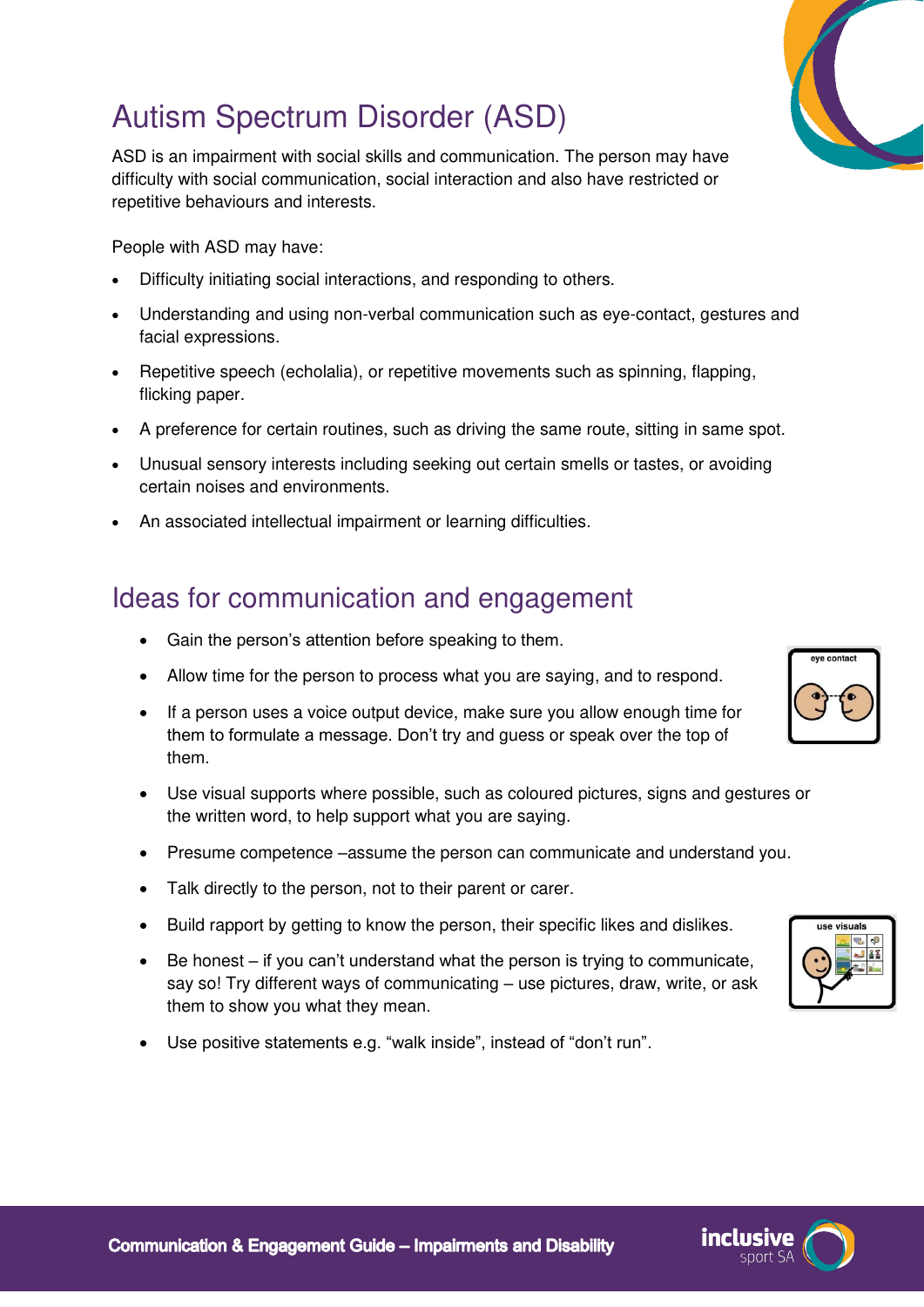### Intellectual Disability

An intellectual disability is characterised by an IQ below 70 (the median IQ is 100), and significant difficulty with daily living skills. People with intellectual disability process information more slowly than people without an intellectual impairment, and require extra support to learn and achieve their full potential. Impairment may range from mild to moderate to severe.

People with an intellectual disability may have:

- Difficulty understanding new information.
- Difficulties with communication and social skills.
- Difficulty with self-care and daily living task.
- Difficulty understanding safety rules.
- Slower processing time.
- Difficulty in the sequential processing of information.
- Difficulties comprehending abstract concepts.

#### Ideas for communication and engagement

- Get the person's attention before speaking to them.
- Allow time for the person to process what you are saying, and to respond.
- If a person uses a voice output device, make sure you allow enough time for them to formulate a message. Don't try and guess or speak over the top of them.
- Use visual supports where possible, such as coloured pictures, signs and gestures or the written word, to help support what you are saying.
- Presume competence –assume the person can communicate and understand you.
- Talk directly to the person, not to their parent or carer.
- Build rapport by getting to know the person, their specific likes and dislikes.
- Be honest if you can't understand what the person is trying to communicate, say so! Try different ways of communicating – use pictures, draw, write, or ask them to show you what they mean.
- Use positive statements e.g. "walk inside", instead of "don't run".

### Hearing Impairment

A hearing impairment can be identified as a loss of function in the auditory system; or the loss of ability to hear.





inclusive

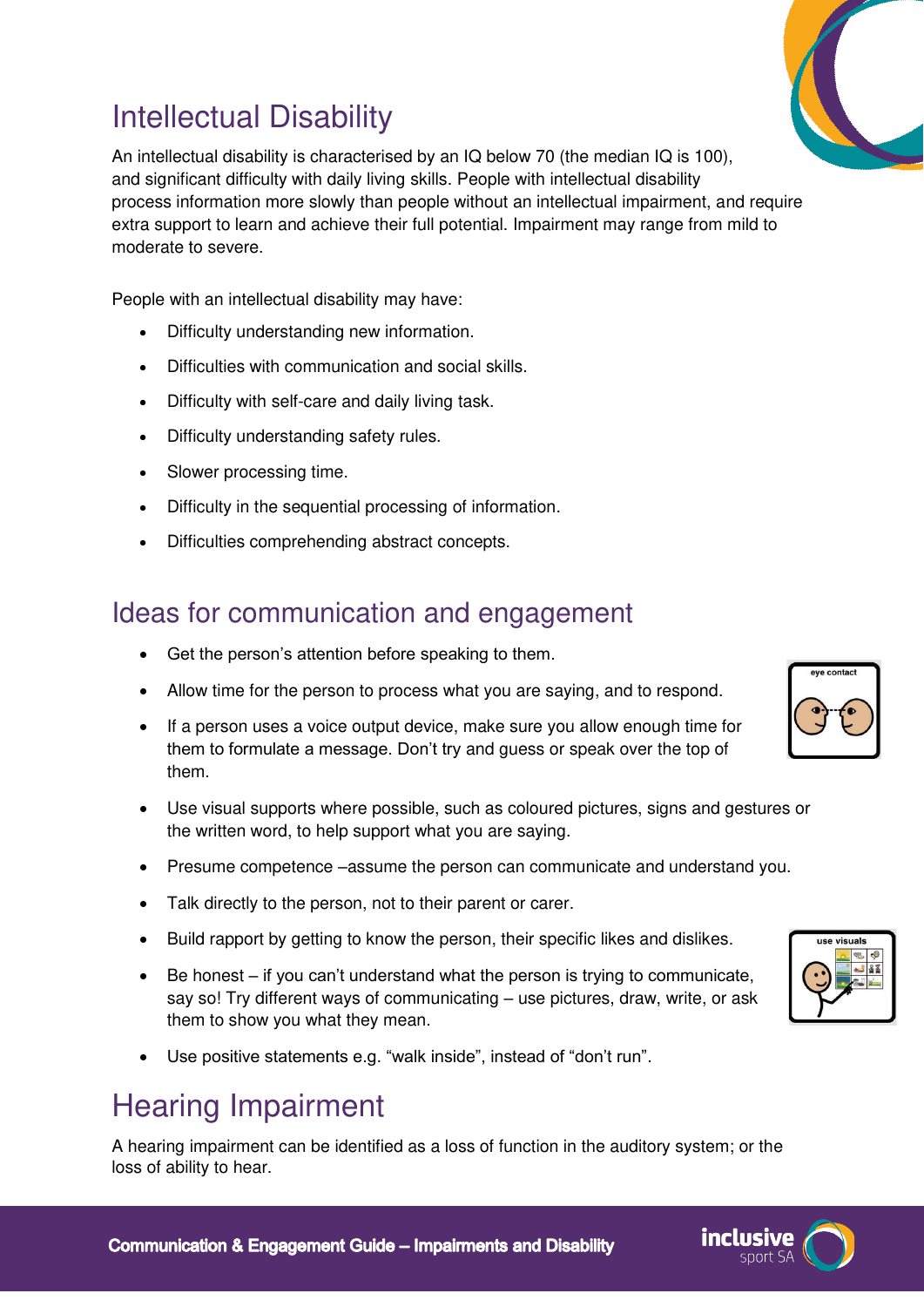Some causes of hearing impairment include prolonged exposure to hazardous noises, loss of hearing since birth, ear infections, as well as unknown causes such as illness.

One of the main barriers identified for someone with a hearing impairment, is their ability to socialise. As there can be difficulties with general communication (unable to successfully hear a person trying to verbally communicate) this communication barrier can limit positive experiences of social interactions.

Other impacts from hearing impairments include; social isolation, negative self-image, exclusion as well as being unaware of social consequences. Some people with hearing impairment may also experience difficulty with balance and coordination.

#### Ideas for communication and engagement

- Gain the person's attention before speaking to them.
- Allow time for the person to process what you are saying, and to respond.
- Look directly at the person so they can read your lips and facial expression.
- Reduce background noise or other distractions.
- If a person uses a voice output device, make sure you allow enough time for them to formulate a message. Don't try and guess or speak over the top of them.
- Use visual supports where possible, such as coloured pictures, signs and gestures or the written word, to help support what you are saying.
- Build rapport by getting to know the person, their specific likes and dislikes.
- Talk directly to the person, not to their parent or carer.
- $\bullet$  Be honest if you can't understand what the person is trying to communicate, say so! Try different ways of communicating – use pictures, draw, write, or ask them to show you what they mean.

eve contact







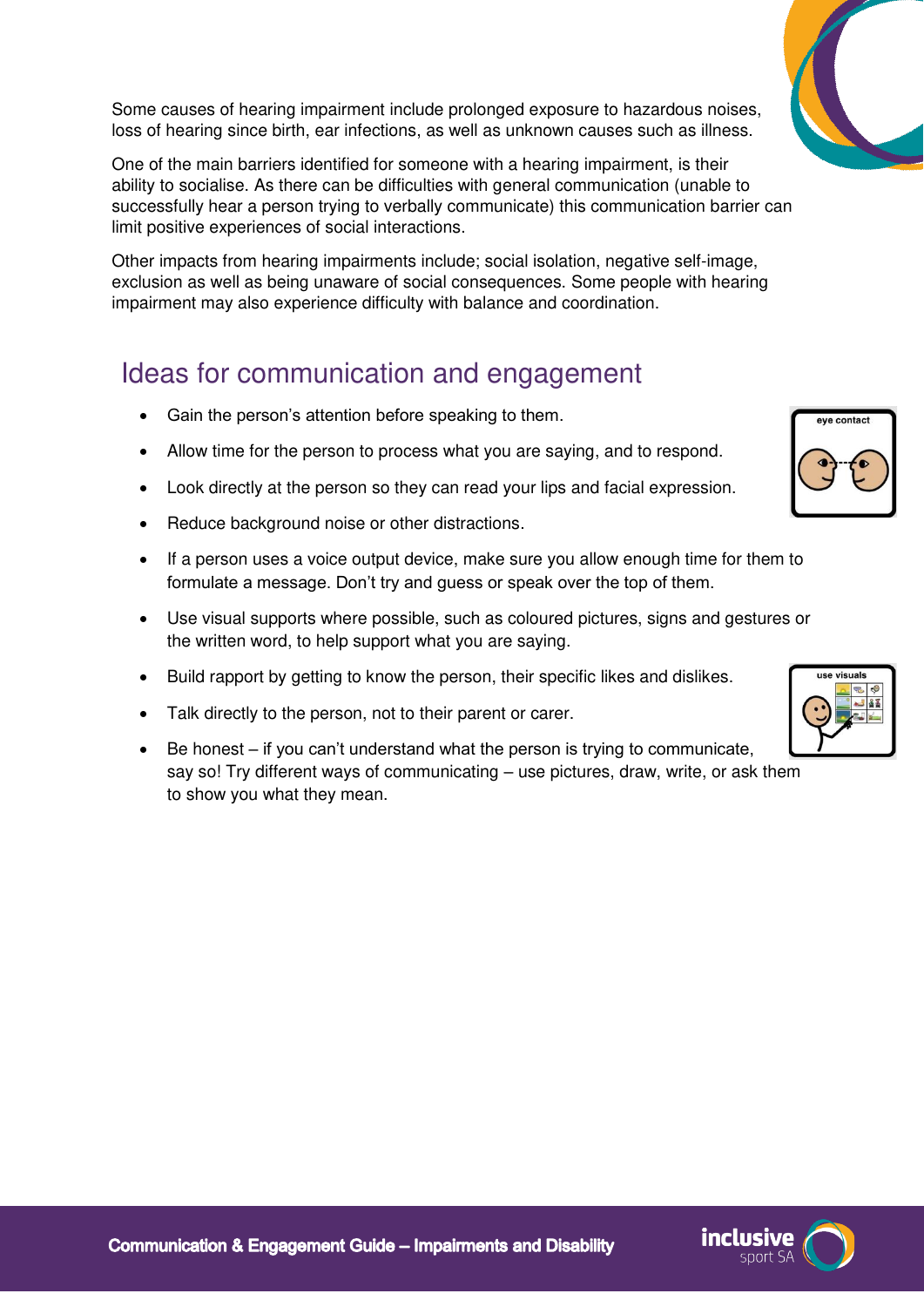## Visual Impairment

A person with a visual impairment has a decreased ability to see. Visual impairments can range from mild to severe, which tends to cause some form of disability. A person with low vision does have some useful vision, however their ability to do daily living and social tasks will be affected.

A person who is totally blind has no functional vision, and no light perception.

Due to having vision impairments, some individuals may miss out on being able to access information, have difficulty moving independently, and have less chances to participate in meaningful experiences.

#### Ideas for communication and engagement

- Identify yourself to the person so they know who they are speaking to.
- Allow time for the person to process what you are saying, and to respond.
- Continue to use body language. This will affect the tone of your voice and give a lot of extra information to the person who is vision impaired.
- Reduce background noise or other distractions.
- Build rapport by getting to know the person, their specific likes and dislikes.
- Talk directly to the person, not to their parent or carer.
- Use specific language when giving directions. For example, "the ball is near your left foot", rather than "the ball is over there".





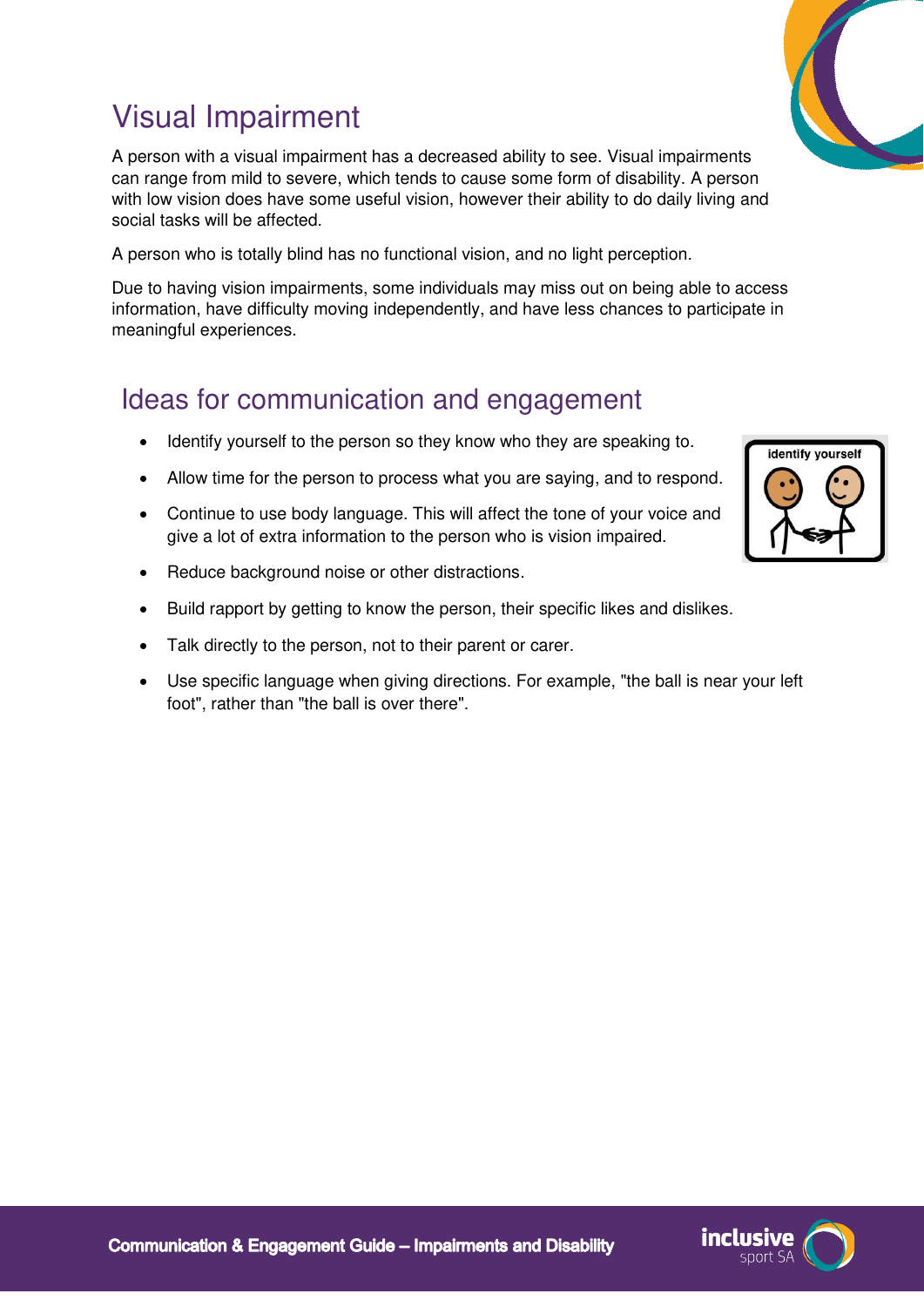## Down Syndrome

Down Syndrome is a common genetic condition caused by an extra chromosome 21. Down Syndrome (DS) is the most common cause of intellectual disability. Children with Down Syndrome will have delay in reaching some developmental milestones, with particular difficulty in speech and language development. Speech is often unclear, and someone with DS may be difficult to understand, especially to an unfamiliar listener.

People with Down Syndrome have some characteristic physical and facial features, and often experience some health and development challenges.

People with Down Syndrome generally need more support than most other people in order to achieve their potential. This will vary depending on the person's abilities- some will need very little support, while others may require a high level of support.

#### Ideas for communication and engagement

- Gain the person's attention before speaking to them.
- Allow time for the person to process what you are saying, and to respond.
- If a person uses a voice output device, make sure you allow enough time for them to formulate a message. Don't try and guess or speak over the top of them.
- Use visual supports where possible, such as coloured pictures, signs and gestures or the written word, to help support what you are saying.
- Presume competence –assume the person can communicate and understand you.
- Talk directly to the person, not to their parent or carer.
- Build rapport by getting to know the person, their specific likes and dislikes.
- Be honest if you can't understand what the person is trying to communicate, say so! Try different ways of communicating – use pictures, draw, write, or ask them to show you what they mean.
- Use positive statements e.g. "walk inside", instead of "don't run".



eve contact



inclusive

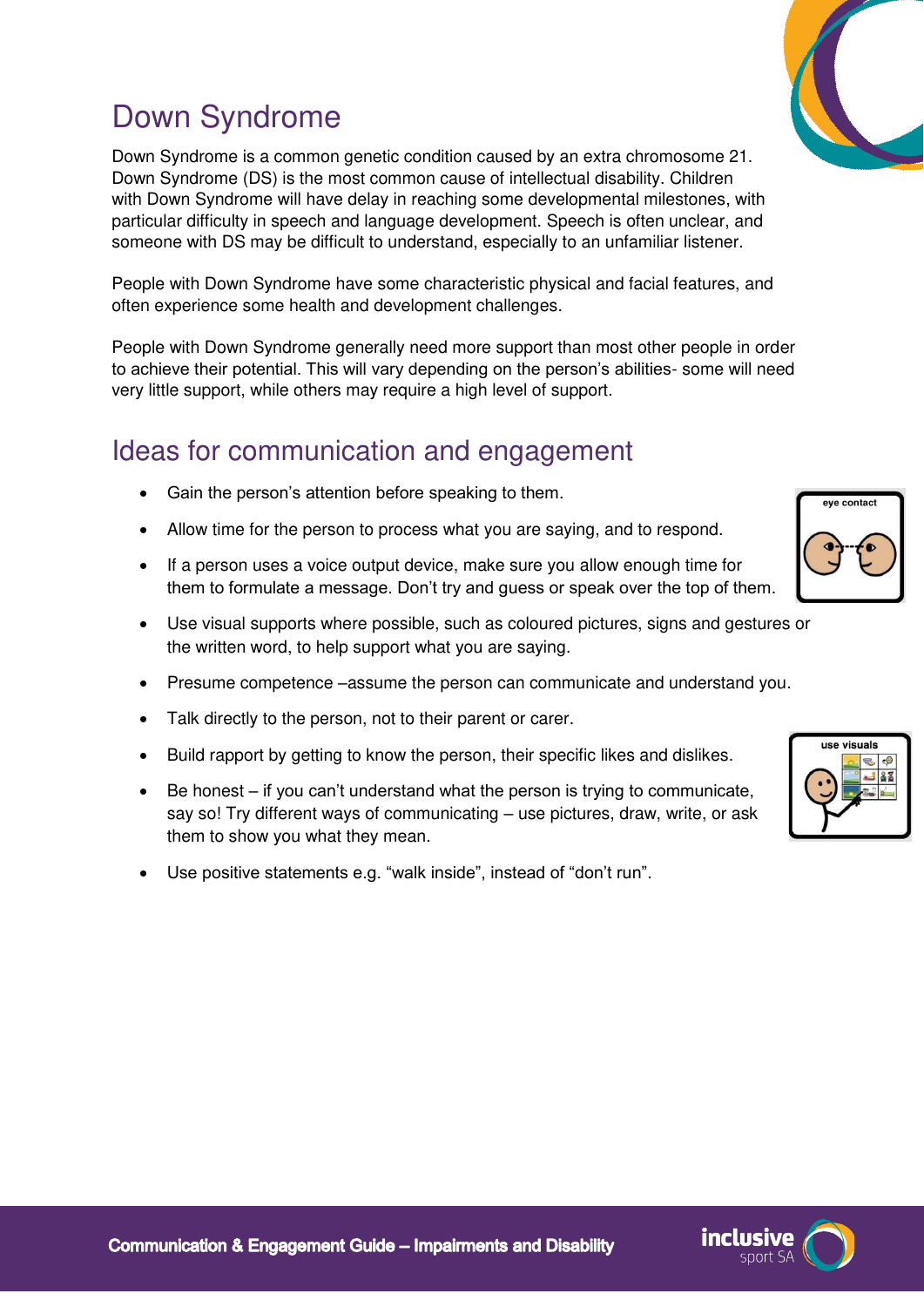### Angelman Syndrome

Angelman syndrome (AS) is a rare neuro-genetic disorder that occurs in one in 15,000 live births. It causes severe intellectual delay and developmental disability.

Characteristics of AS include:

- Severe developmental delay e.g. delays in sitting and walking, fine motor skills development and toilet training.
- Speech and language impairment no or minimal use of spoken words, the receptive and non-verbal communication skills are usually higher than the expressive (verbal) ones.
- Movement or balance problems like jerky movements or lack of coordination when walking.
- Behavioural features may include frequent smiling and laughter; apparent happy demeanor (although may not always be feeling happy).
- An easily excitable personality, often with hand flapping movements.
- May have short attention span or hyperactivity.

#### Ideas for communication and engagement

- Gain the person's attention before speaking to them.
- Allow time for the person to process what you are saying, and to respond.
- If a person uses a voice output device, make sure you allow enough time for them to formulate a message. Don't try and guess or speak over the top of them.
- Use visual supports where possible, such as coloured pictures, signs and gestures or the written word, to help support what you are saying.
- Presume competence –assume the person can communicate and understand you.
- Talk directly to the person, not to their parent or carer.
- Build rapport by getting to know the person, their specific likes and dislikes.
- Be honest if you can't understand what the person is trying to communicate, say so! Try different ways of communicating – use pictures, draw, write, or ask them to show you what they mean.
- Use positive statements e.g. "walk inside", instead of "don't run".

### Attention Deficit Hyperactivity Disorder (ADHD)





**inclusive** 

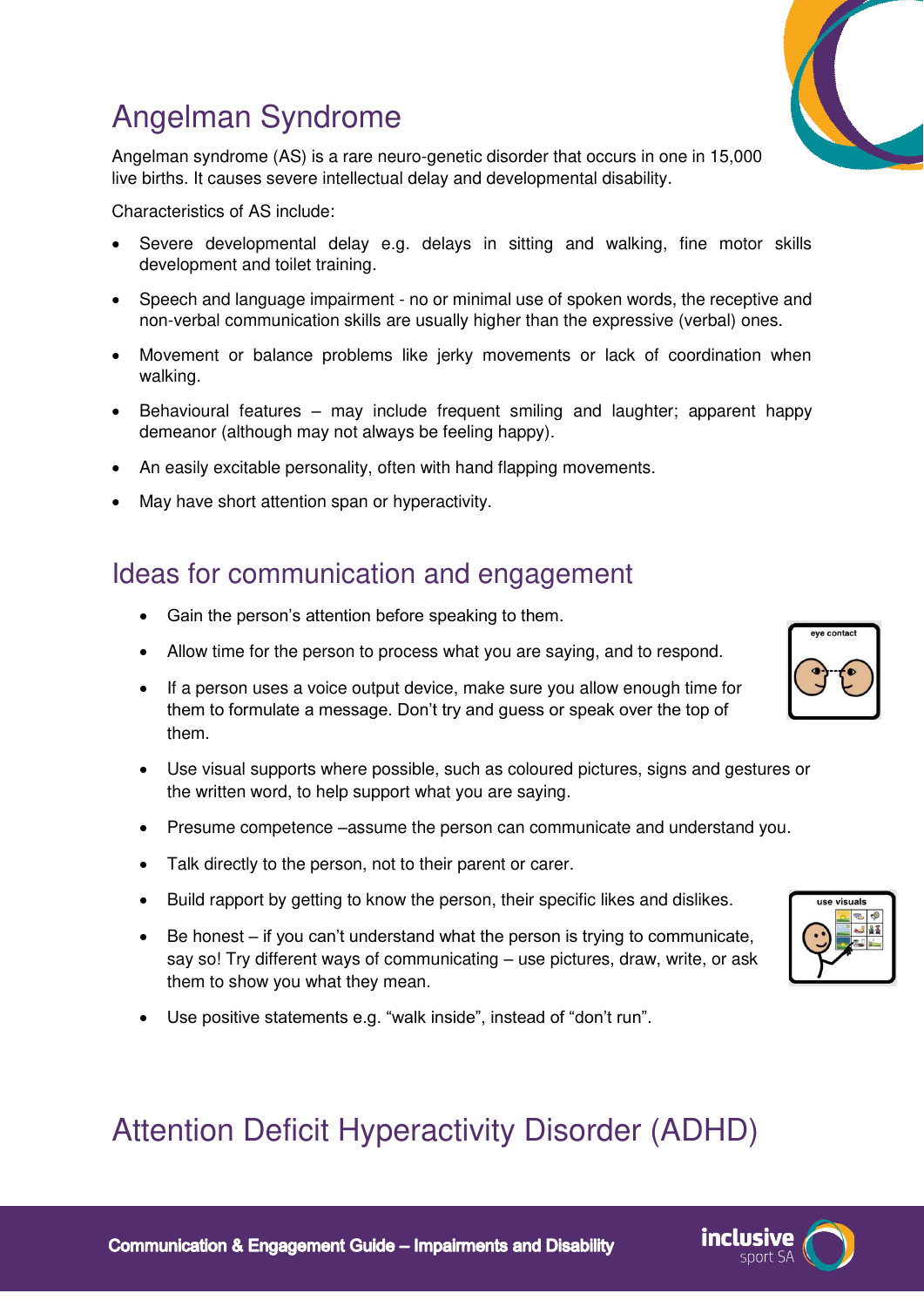

ADHD is a neurodevelopmental disorder that can cause significant emotional, social, and educational problems. ADHD begins at birth and in most cases persists to some degree throughout the lifespan.

The core features of ADHD include:

- Keeping attention on the task at hand and avoiding distraction.
- Getting started on tasks (procrastination).
- Maintaining mental effort to complete a task.
- Forgetting to do things.
- Losing or misplacing things.
- Being impulsive (acting without thinking things through).
- Difficulty planning and organising.
- Difficulty making good use of time (including being on time).
- Difficulty managing and regulating emotions.

#### Ideas for communication and engagement

- Gain the person's attention before speaking to them.
- Allow time for the person to process what you are saying, and to respond.
- If a person uses a voice output device, make sure you allow enough time for them to formulate a message. Don't try and guess or speak over the top of them.
- Use visual supports where possible, such as coloured pictures, signs and gestures or the written word, to help support what you are saying.
- Use visual schedules and rules to help the person organize themselves.
- Presume competence –assume the person can communicate and understand you.
- Talk directly to the person, not to their parent or carer.
- Build rapport by getting to know the person, their specific likes and dislikes.
- Be honest if you can't understand what the person is trying to communicate, say so! Try different ways of communicating – use pictures, draw, write, or ask them to show you what they mean.
- Use positive statements e.g. "walk inside", instead of "don't run".